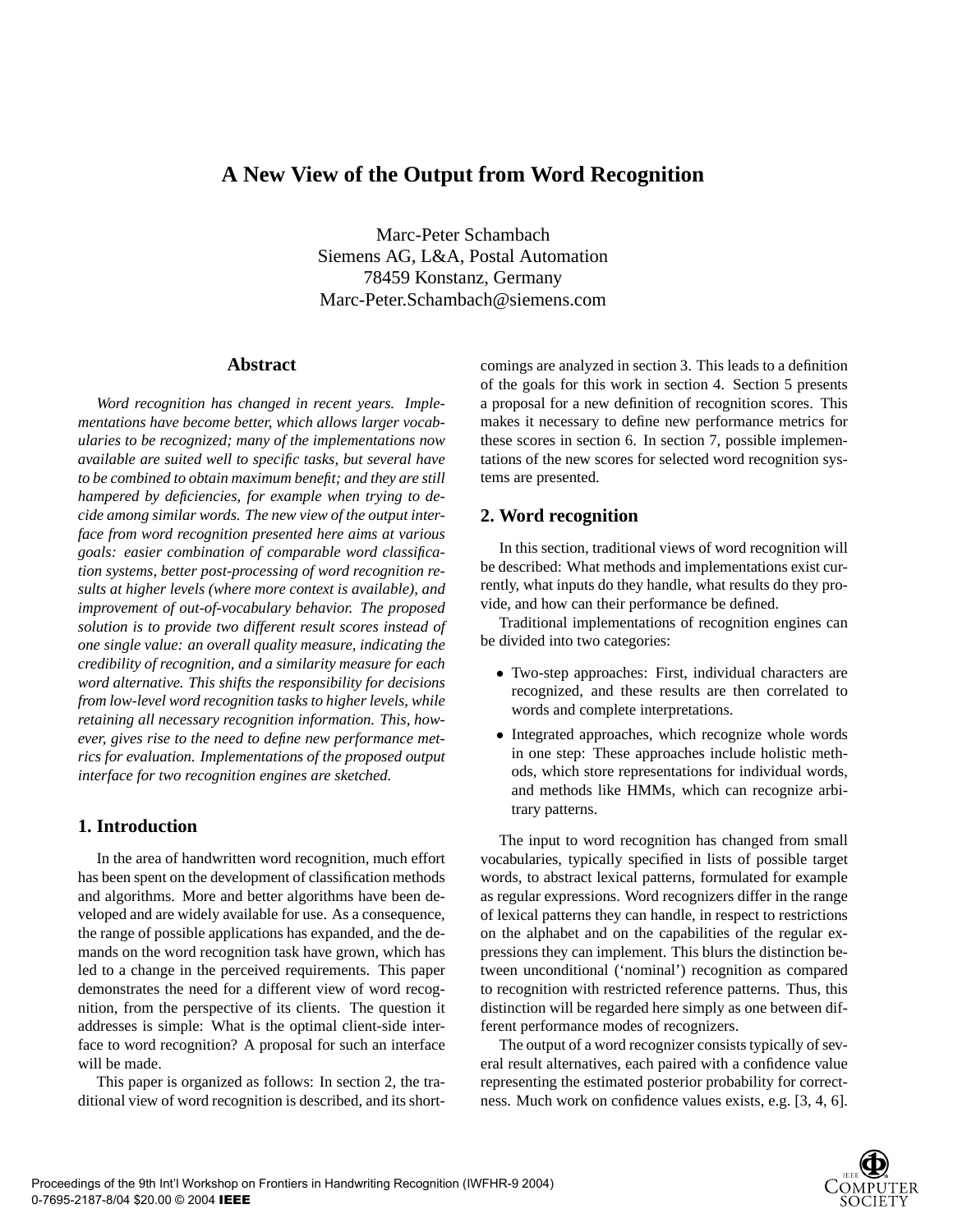In some systems, the posterior probability is calculated directly, e.g. with neural nets [8], while in others confidence values are derived from features, e.g. of a HMM recognition process [2]. To be able to interpret such values as probabilities, confidence mapping can be performed.

Recognition engines differ in recognition power. Their performance is typically characterized by parameters like recognition rate and error rate, which imply a definition of correctness. Depending on the particular task, the engines are optimized for different conditions. Some are optimized for reference verification, some for nominal recognition, others for their out-of-vocabulary (OOV) behavior.

## **3. Motivation**

To better grasp the shortcomings of traditional views of recognition, we need to look at how they have defined 'word recognition results'. This definition has repercussions for the following topics:

### **3.1. Comparability of results**

With several word recognition engines available  $-$  as is often the case nowadays – a problem arises when different word recognition engines with different capabilities have to be combined. How can their results be interpreted unambiguously, such that they can be compared to each other?

### **3.2. Distinction of recognition tasks**

The variety of applications has led to varying requirements for word recognizers, but they are used basically in just two contexts:

- The word recognition system has to decide which word from a given reference description (typically a list of valid words) gives the correct match. Each result word is given a probability for correctness, called 'confidence' [2]. This mode will be called *reference recognition*, because much information is gained from the reference pattern.
- Other systems work without reference descriptions and are seen as performing a 'lexicon free' kind of recognition. Within these systems, only a very rough lexical description is given, specifying merely the allowed alphabet of characters (e.g. only numerals) or more complicated patterns like those used in language models based on transition probabilities (e.g. n-grams [1]). This mode will be called *nominal recognition*, because only information from the input image 'as is' is presented at the output.

These different modes present different interfaces. Their results are not comparable, and they have to be evaluated differently. But the distinction between them is fluid: Reference recognition with huge lists of valid words becomes similar to nominal recognition, while nominal recognition with a very restrictive lexical description becomes a form of reference recognition. Sometimes implementations mix the two methods for efficiency reasons: For the recognition of German postcodes (consisting of 5 digits, with about 43000 valid codes), a nominal recognition pattern '5 digits' can be followed by a reference check against the list of valid codes.

## **3.3. Effect of redundancy**

One could assume that the size of the language generated by a reference pattern is the characterizing value for recognition type. So if a language consists of only two words, e.g. the German city names 'Hamburg' and 'Frankfurt', this could be called reference recognition, because the two strings have no redundancy. But if these cities were 'Hamburg' and 'Homburg', it would be correct to call it nominal recognition, because except in the second letter the strings are redundant, i.e. the recognizer does not need to refer to the reference pattern to accept the characters.

Thus, a characterizing value for the recognition mode is the amount of redundancy in the reference pattern. Properly seen, this is not a matter for the word recognizer, however, but for its clients. Independence from the reference pattern is therefore an important requirement for word recognition and will determine the further course of this study.

### **3.4. Dependence on reference patterns**

Making the recognition results dependent on given reference patterns raises another problem. Often there is the need to use feedback from upper-level contexts, so that – depending on context – different reference patterns are specified for the same input image. Constantly changing result values ultimately create confusion, however, and caching of results becomes impossible. This is another reason for wanting to make recognition results independent of reference patterns.

### **3.5. Reject behavior**

In word recognition, reject (OOV) situations arise when the word images do not match any reference pattern. These situations can be further divided into two categories:

- The writing style cannot be identified. This happens, for example, when there are unusual distortions in the writing, for which the recognition engine has not been trained, or when the word image doesn't represent a word at all.
- The written content cannot be matched. This is the common meaning of OOV, when the content of the word image is evident for the human reader, but doesn't match any reference pattern.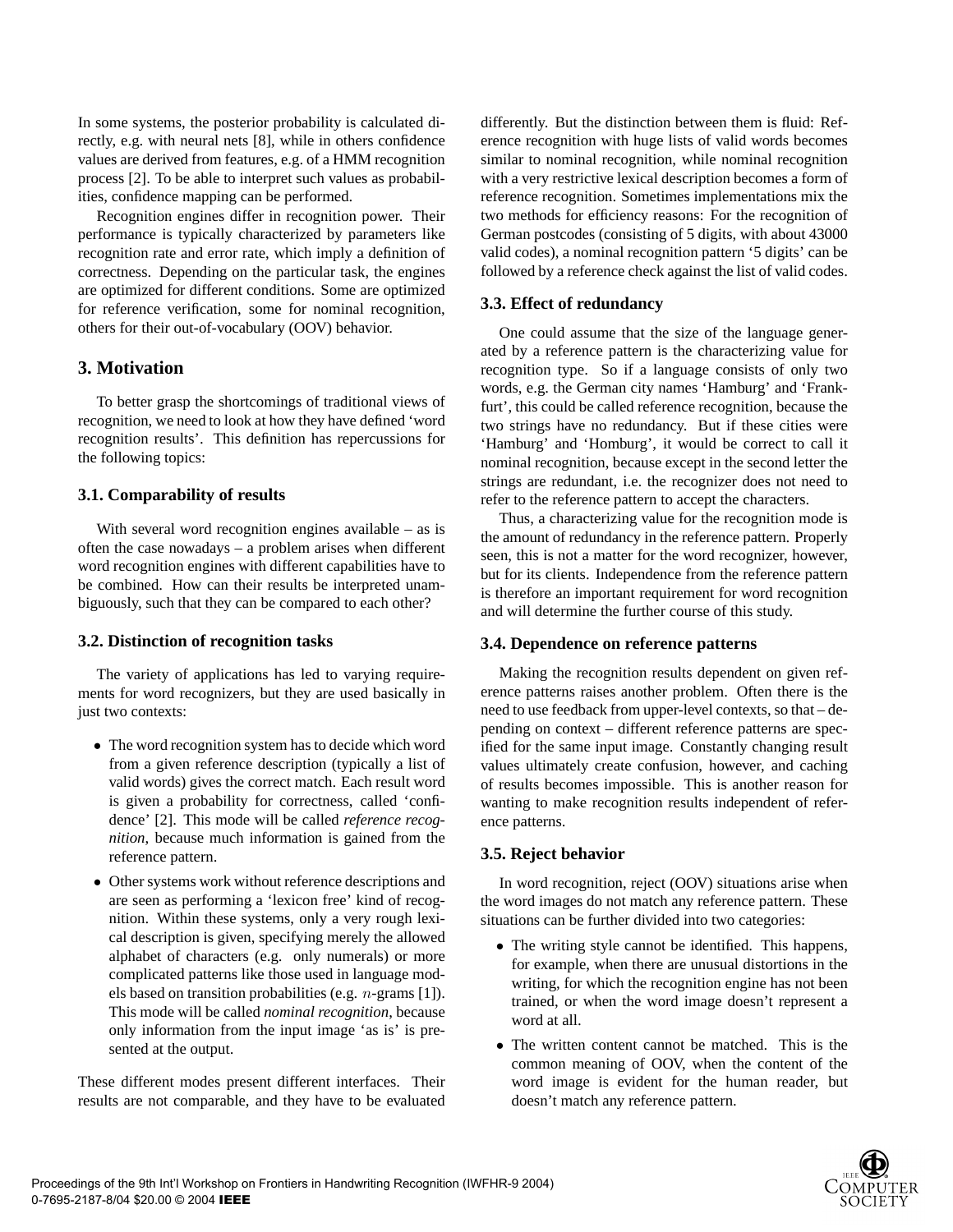Thus a poor match to the reference pattern can have at least two causes: bad writing or a genuinely out-of-vocabulary word item. It is difficult to define all typical OOV environments (one would have to provide a representative set of all possible failures) and optimize the recognition engine to it.

## **3.6. Interpretation of result quality**

Sometimes the client wants to know why a word hasn't been recognized reliably. Was poor image quality responsible, or was it due to the existence of similar interpretations? It seems that a single confidence value is not enough to report the quality of recognition results.

## **4. Goals and Requirements**

Motivated by the considerations above, the topic of this work is the definition of a generalized output interface to report the results of word recognition. Several goals are targeted:

- Simplify the combination of word classifiers.
- Improve the post-processing (interpretation) of results.
- Improve control on out-of-vocabulary behavior.

A common requirement unifies these goals: Results should be independent of reference patterns or vocabulary [4]. This is the new requirement for word recognition which leads to the proposal put forward in this paper.

## **5. Definition of recognition scores**

This section proposes a new way of reporting the results of word recognition that fulfills the requirement stated above. Two output values will be defined: one for 'quality', and one for 'similarity'. For each of these definitions, an objective function will be given. Later, in section 6, a performance metric for these result values will be defined that answers the question: How exactly do the values predict the correctness of results? This will enable comparison of dissimilar recognition engines. If different types of recognizers are to be combined, the type of results they produce has to be the same.

### **5.1. Two scores for recognition**

All recognition engines are based on some sort of similarity metric, resulting in a list of result words matching the reference pattern to some degree and ordered by the similarity measure. Each word within the ranking is thus accompanied by a number specifying the quality of the match. But this match quality can be interpreted in two different ways. This can be explained by the characteristics of the tasks of writing and reading. See Fig. 1 for a visualization of the transformations taking place during this task. The two types of similarity can be interpreted as distortions arising when a writer's intention is transferred to paper (misspellings and individual writing style), but also vice versa (classification quality and interpretation by means of redundancy).

To illustrate the situation during recognition, let the best textual interpretation, or *nominal hypothesis*, be defined as the one virtual reference pattern which would create the best match within the recognition system. Then we can differentiate between similarity of nominal image input to nominal hypothesis, and similarity of nominal hypothesis to each reference pattern.

In any recognition system providing one single scalar value for valuation of results, this value has to combine the two mentioned similarity measures. However, the result of word recognition would be more useful if it consisted of two values: a similarity measure for each reference pattern, combined with a probability for the quality of recognition process itself:

- Similarity of match corresponds to a 'dyslexic factor', because it can be interpreted as misspellings that have happened during the writing process and are corrected during recognition.
- Quality of recognition corresponds to a 'scribble factor', because it can be interpreted as the conformity of writing style to styles known to the recognizer.

The interface is sketched in Fig. 2. In the next sections, we will define the two different result values.

### **5.2. Similarity measure**

In traditional terms, the confidence value is an approximation to the probability of 'correctness' (probability that the image in fact has the meaning reported), where '1' denotes 'correct' and '0' denotes 'error'. Since correctness is not independent of the reference pattern, e.g. the size of the vocabulary, a function has to be approximated that interpolates the correctness function. A good candidate for this function is string similarity, with the same scale from '1', denoting 'exact match', to '0', 'completely wrong'. This similarity measure has its merits in different contexts:

- During training of the recognition engine, the adaptation to OOV words which should be rejected is eased by supplying the similarity.
- During recognition, reporting the similarity of reference patterns to recognition results circumvents the problem of premature decision between similar results.

At this point, any similarity function will do; as the simplest approach we choose the longest common subsequence (lcs) of two word-strings  $w_1, w_2$ , normalized by their length:

$$
s_{\text{ref}} = d(w_{\text{nom}}, w_i).
$$

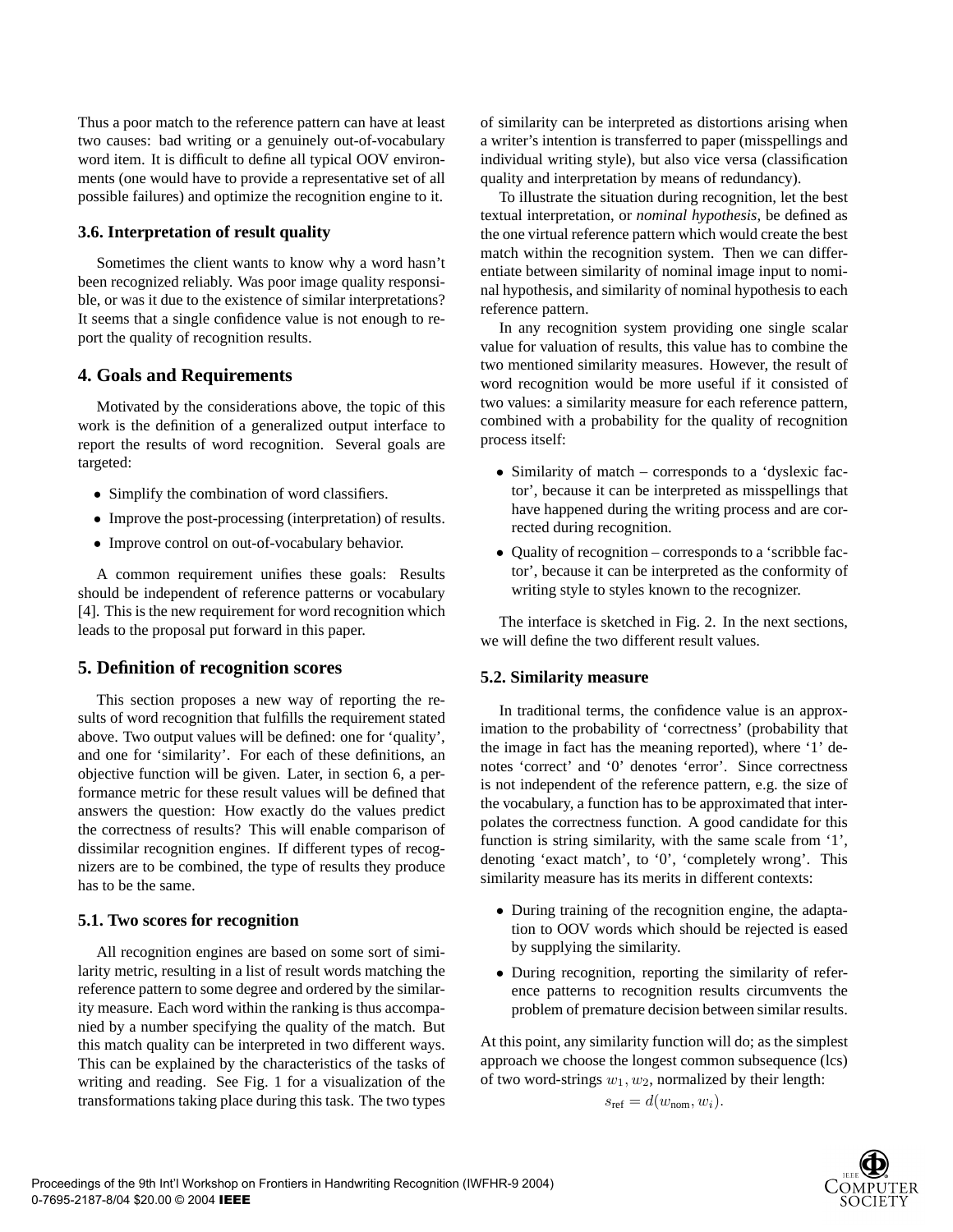

**Figure 1. Two types of transformation during writing (top path) and recognition (bottom path)**

For providing the similarity values, one needs to have a *nominal pattern*,  $w_{\text{nom}}$ , for comparison. It is extracted within the two different contexts mentioned above, training and recognition, situations which have to be distinguished:

- The *nominal image label* is determined during labeling of training data. It defines the objective function for similarity. Its specification is not as trivial as it may seem, because human readers always anticipate meaningful words and therefore always apply reference patterns implicitly. In case of easy-to-read patterns misspellings can be corrected, but in case of cursive script, assumptions about the context nearly always have to be made, thus obliterating the 'true' nominal pattern.
- The *nominal hypothesis* is determined during recognition, without access to the reference pattern. The recognition engine has to provide something like a best match at character level. This can be achieved directly in two-step processes (character recognition, then correlation), but is more difficult with integrated approaches like HMMs. The strength of these approaches lies just in their inherent error tolerance, which does not hypothesize a nominal result.

### **5.3. Quality measure**

In the new interface, the readability of writing is quantified by a corresponding quality measure. Bear in mind that the quality of an image is a value clearly dependent on the recognition engine. For example, character based recognizers will see cursive script as having low quality, but special script recognizers will report high quality.

What would be a good objective function for the quality measure? A specification of quality during training could be done by calculating the string distance between nominal image label and nominal hypothesis.

$$
q_{\rm ref} = d(w_{\rm nom}, w_{\rm hyp})
$$

At this point, circular reasoning appear to enter, as string distance has already be used for the definition of similarity. But in fact distances between different strings are being used as objective functions during training:

• For similarity estimation, the distances between nominal image label and reference patterns are used.

• For quality estimation, the distance between nominal hypothesis and nominal image label is used.

During recognition, no nominal image label is available, therefore no distances can be used for estimation.

#### **5.4. Relationship to single confidence scores**

The new measures which have to be determined by the recognition engine can be related to conventional word recognition. There, in terms of the new output values, the objective function for *similarity* to the nominal label is '1', for all other hypotheses is '0'; the objective function for *quality* of any recognizable image is '1', for unreadable images is '0'. Reject (OOV) training is performed when the objective function is '0'. A single traditional confidence score can be interpreted as the product of quality and similarity.

### **6. Performance metrics**

The performance of word recognition is traditionally given with recognition and error rates, given in percentages. The proposed interface has consequences for this definition of recognition performance. One of the new requirements in section 4 is that result scores have to be independent of reference patterns. In some respect, this makes recognition 'easier':

- With traditional recognition engines, for each reference word, a hard yes-or-no decision with a confidence score has to be given in order to evaluate the engine.
- In similarity based recognition engines, for each reference word, only a soft similarity value – connected with a quality score – has to be given.

If no hard decisions have to be provided by the recognition system, neither recognition nor error rates can be reported and are not even defined, and therefore no direct correlations between error rate and recognition rate can be obtained. This makes a comparison to traditional systems difficult. But on the positive side, test-deck dependence is eased, and no special OOV tests have to be conducted.

There are two functions to evaluate: similarity and quality. As in traditional evaluations, we have a set of images

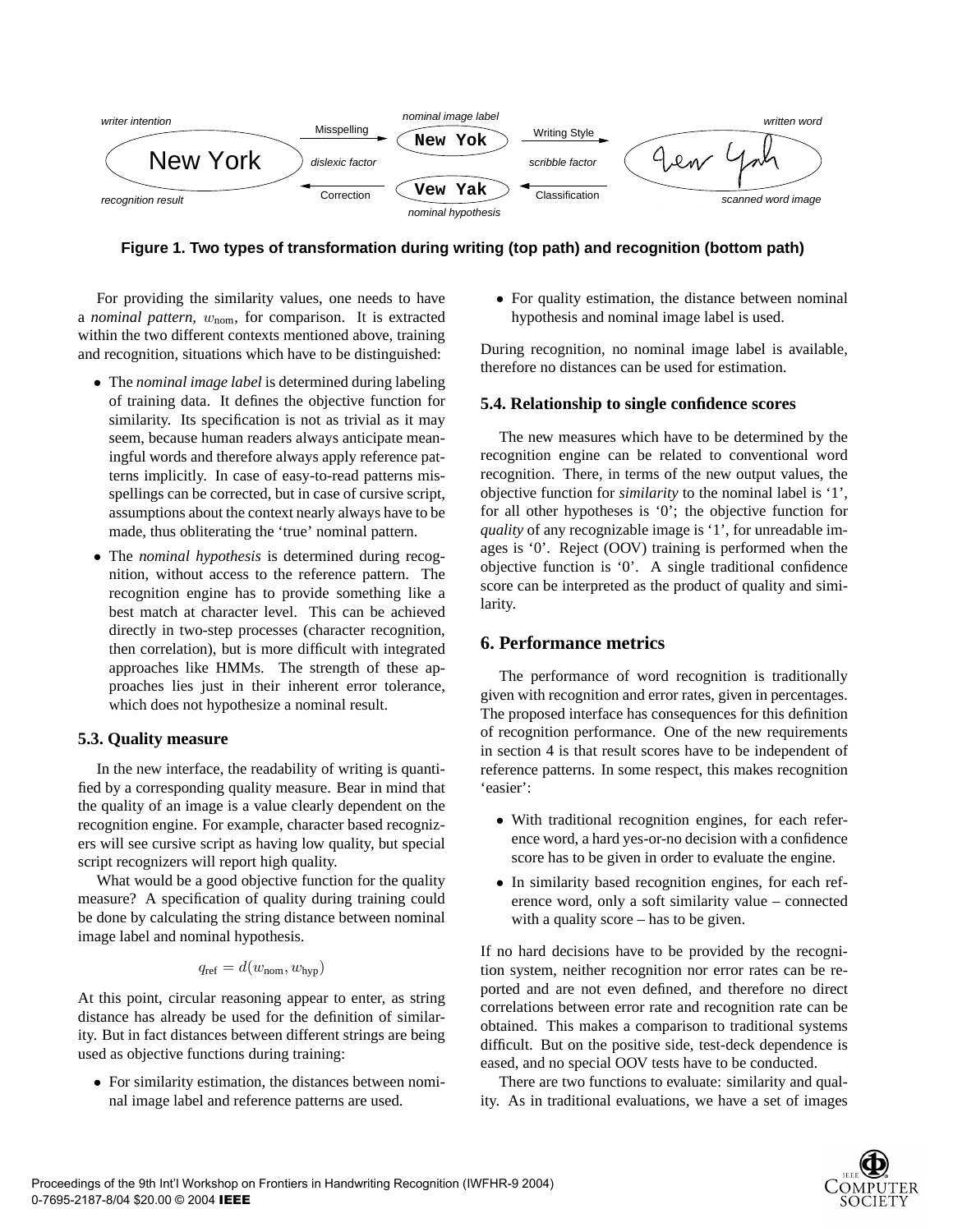

**Figure 2. The proposed interface, providing two result values**

containing data label which we compare against the values estimated by the recognition engine. Additionally, relevant reference patterns have to be provided, because *all* similarities have to be evaluated. This allows a test of reject (OOV) behavior in a natural way.

#### **6.1. Performance based on correctness of similarity**

The first evaluation examines the performance of the similarity measure. It is an evaluation of the power of the recognition engine itself. The difference to an evaluation of traditional systems is only the looser definition of 'correct'. We ignore the quality measure and evaluate only the performance of similarity results. The degree of *similarity correctness*  $C_s$  can be given as

$$
C_s = 1 - (s_{\text{est}} - s_{\text{ref}})^2.
$$

The negative term  $(s_{est} - s_{ref})^2$  gives the deviation from the ideal correspondence between correct similarity  $s_{\text{ref}}$  (given by string similarity with the nominal image label) and the estimated value  $s_{est}$  (calculated by the recognition engine). This penalty can be interpreted the following way: In cases when reference similarity is clear, that means '0' or '1', the maximum penalty of '1' can be reached; in other cases, when a reference pattern has a 50 percent similarity, the maximum penalty is much lower. This behavior is useful, because it reflects the significance of errors. But it has to be kept in mind when interpreting the average error.

The performance  $P$  is given as an average over all patterns. It is the simplest measure, the mean square error:

$$
P_{\text{engine}} = 1 - \frac{1}{N} \sum_{N} (s_{\text{est}} - s_{\text{ref}})^2.
$$

To compare it with traditional systems, remember that hard recognition is *more* difficult when using this measure: It has to say 'no' to all images that are not exactly identical.

#### **6.2. Predictability based on quality score**

The performance evaluation of the quality measure corresponds to an evaluation of a confidence tagger. It answers the question, how well is the individual recognition performance, regarding the current recognition task, predicted by the quality value. The performance itself is given by the 'correctness of similarity' described in the section above.

In traditional systems, the confidence value has two, slightly differing tasks: First, it pretends to give the 'probability for true answers', forecasting the recognition quality. Secondly, it is meant to help improve the ratio of recognition to error rate. Different evaluation metrics are described in [7, 8]; these authors are interested mainly in the improvement of this ratio, examining the information gain by using additional features.

With the proposed interface, the second task of the confidence measure is fulfilled by the similarity value. Features used for estimating confidence are also used for similarity. Thus, when evaluating the quality score now, only the predictability is examined. Can the quality value be used to predict the likelihood that the estimated value of similarity is correct? As no probability for particular events like 'correct' can be given, the average deviation of estimated similarity from reference similarity will be predicted. This can be interpreted as probabilities for similarity ranges.

For mapping confidence scores to probabilities of correct answers, histogram approaches are often used [3]. For any confidence value, correct answers are counted. In our approach, the degree of similarity correctness  $C_s$  is mapped to the quality score  $q_{est}$ . For a qualitative analysis of the usefulness of the quality score, if a continuous slope in the histogram  $C_s(q_{est})$  is obtained, this proves that confidence mapping, and thus quality prediction, is possible.

#### **7. Calculation of recognition scores**

Let us now consider how the two scores of a word recognizer, as defined above, can be estimated. Quality and similarity measure, illustrated as 'scribble' and 'dyslexic' factor, have to be extracted and separated from the various output values of the different recognition methods.

There are basically two possibilities to determine confidence values in traditional recognition systems: If the recognition engine produces a single score, an easy method for the estimation of the probability of correctness is confidence mapping. By this method, real probabilities can be assigned to recognition scores lying in an arbitrary range. But to achieve better results, often multiple features are